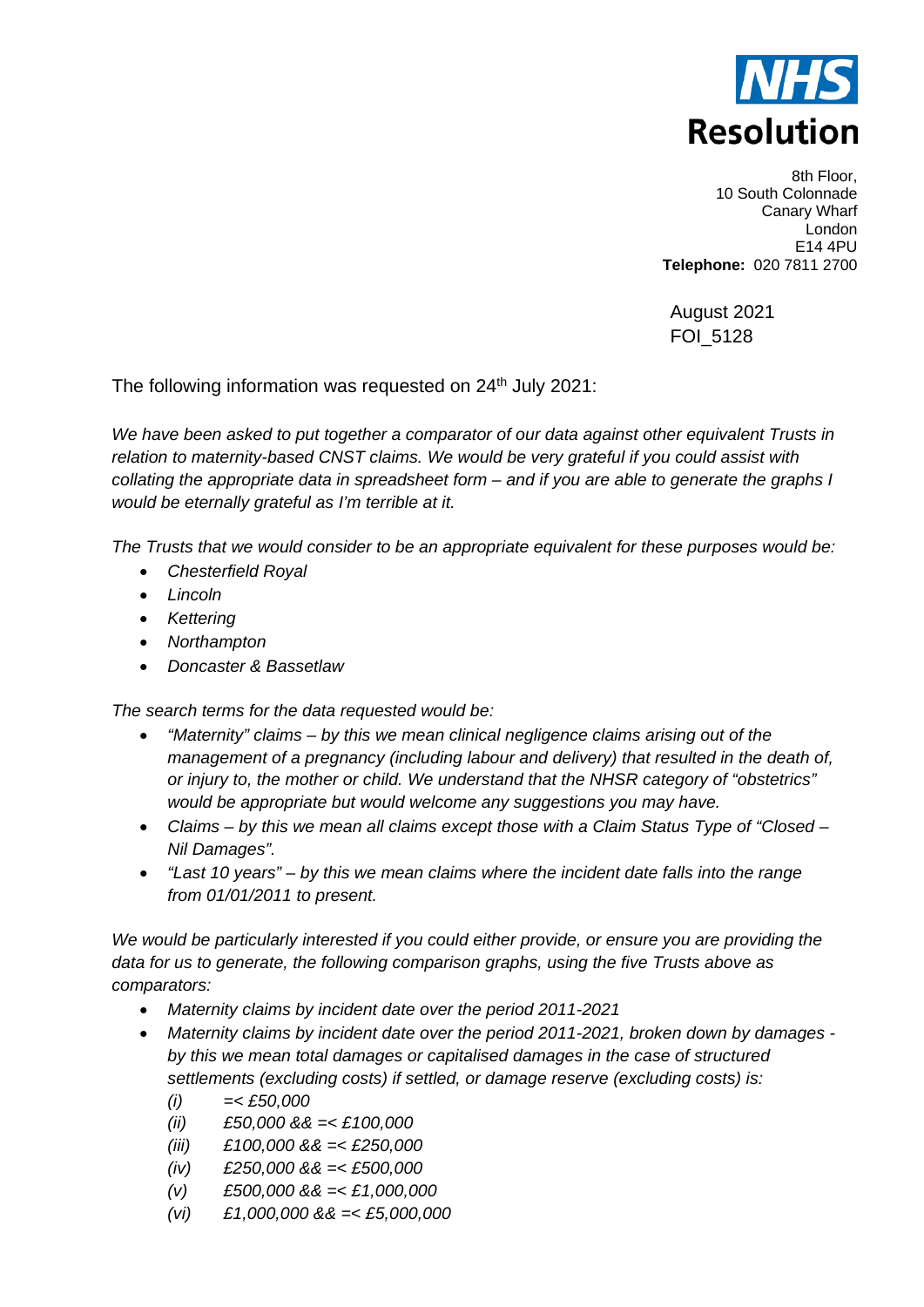- *(vii) £5,000,000 && =< £10,000,000*
- *(viii) £10,000,000 or greater*

## **Our Response**

Thank you for your request for information. Please find attached the requested information.

Please note claims notified/received and open are not guaranteed to be settled in the same year and can take many years to be concluded. Claims notified/received in any given year will often relate to incidents that have occurred many years prior. Due to the nature of clinical negligence claims and the level of investigation needed to bring them to a resolution, claims received and notified in a specific year may take years to settle.

Many of the claims notified will have been repudiated and settled without damages paid.

We have supressed low figures and we are unable to provide you with information about individual claims as we believe that disclosure of information with this level of granularity is exempt under Section 40(2) by virtue of section 40(3A)(a) of the FOI Act, where disclosure to a member of the public would contravene one or more of the data protection principles. The data protection principles are set out in Article 5 of the General Data Protection Regulation. We take the view that it would not be fair or lawful (given the sensitive and confidential nature of the information held) to disclose such information, and any disclosure would therefore contravene the first data protection principle.

In some instances the low numbers of claims (fewer than 5) in each category, the likelihood exists that individuals who are the subject of this information may be identified either from this information alone, or in combination with other available information. In addition to this, as this information is considered to be sensitive personal data (the data subjects' medical condition); NHS Resolution believes it has a greater responsibility to protect those individuals identities', as disclosure could potentially cause damage and/or distress to those involved. Where we are in the territory of such small numbers in the attached, we have used a '#' symbol in the relevant field.

If you would like to know how data is categorised in our Claims database please see the following link: **[Glossary](https://resolution.nhs.uk/resources/understanding-nhs-resolution-data/)** 

## **This concludes our response to your request.**

If you are not satisfied with the service that you have received in response to your information request, it is open to you to make a complaint and request a formal review of our decisions. If you choose to do this, you should write to [Tinku Mitra,](mailto:tinku.mitra@nhsla.com) Head of Corporate and Information Governance for NHS Resolution, within 28 days of your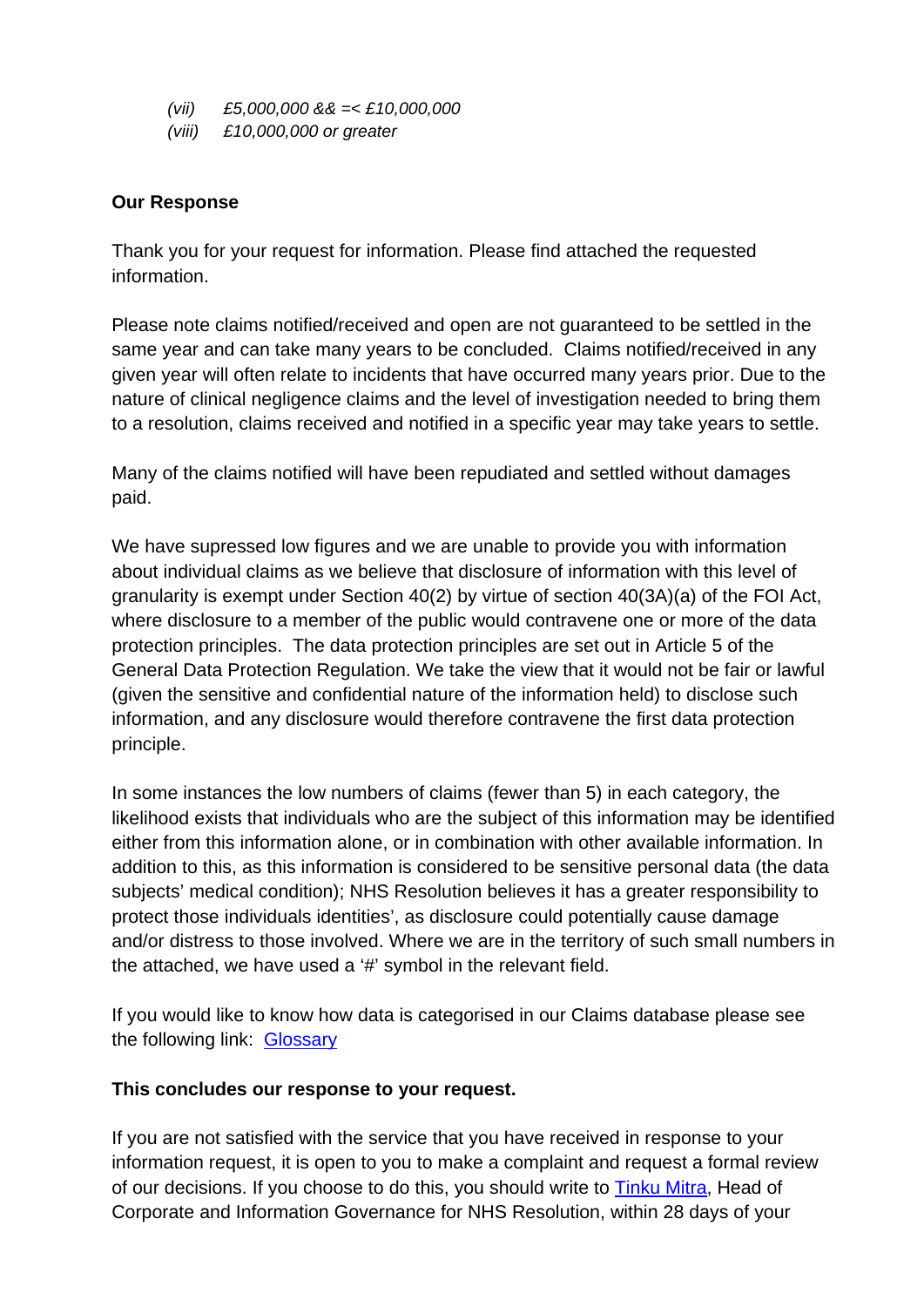receipt of this reply. Reviews of decisions made in relation to information requests are carried out by a person who was not involved in the original decision-making about the request.

If you are not content with the outcome of your complaint, you may apply directly to the Information Commissioner for a review of the decision. Generally, the Information Commissioner will not make a decision unless you have exhausted the local complaints procedure. The address of the Information Commissioner's Office is:

Wycliffe House Water Lane Wilmslow **Cheshire** SK9 5AF

<https://ico.org.uk/>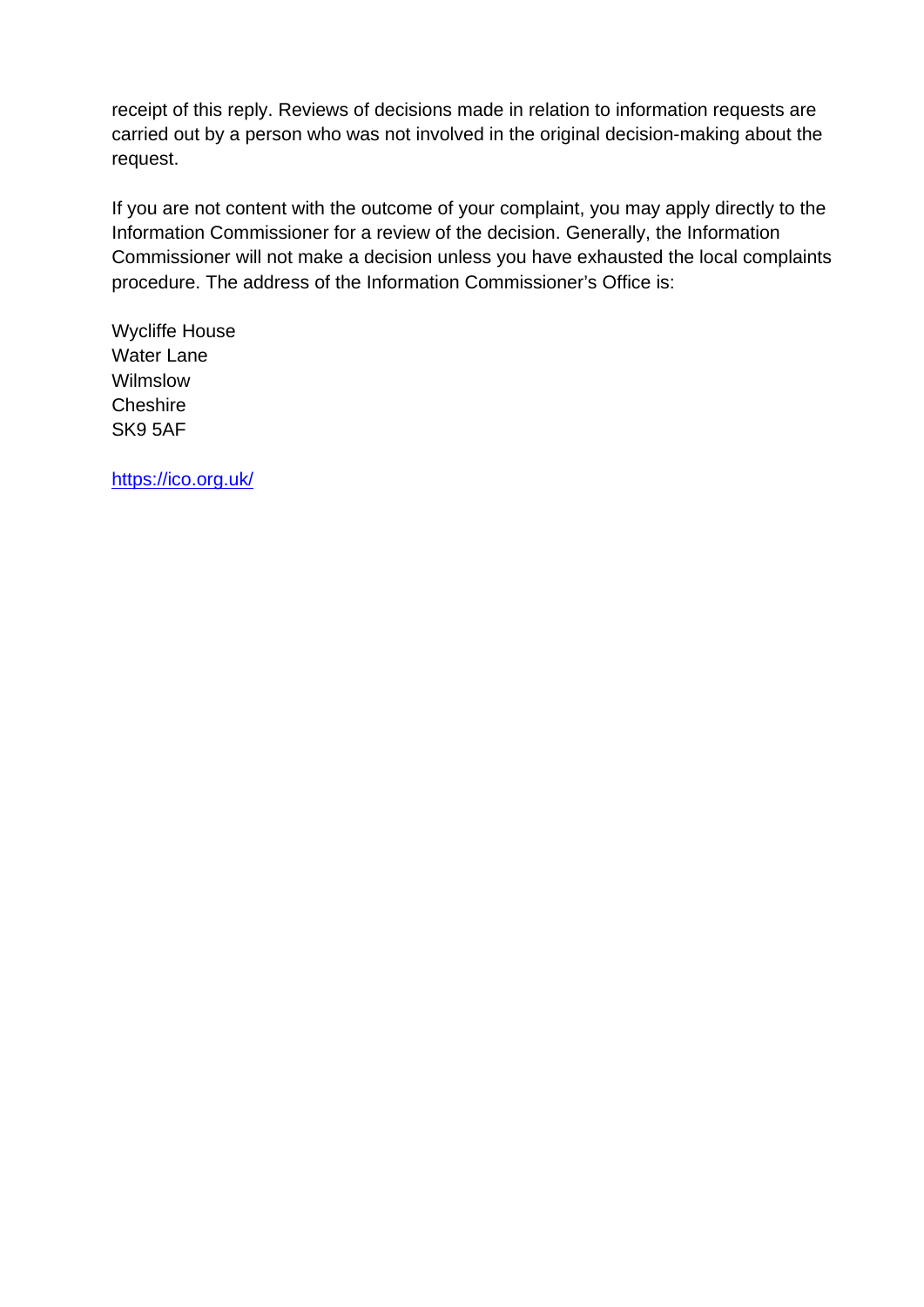**Freedom of Information Request# 5128 Data correct as at: 2021-07-31**



## **TABLE OF CONTENTS**

**NB: Number of claims fewer than 5 (and any associated values, within the same row) are masked with a "#" (in accordance with Data Protection guidelines). Accordingly, some total values may also be approximated to prevent masked values to be deduced through reverse calculation.**

Table 1: Number of Claims received with an incident date between financial years 2011/12 to 2020/21 where the primary specialty is Obstetrics.

[Table 2: Number of claims with an incident date between 2011/12 to 2020/21](#page-5-0)  [where the primary spe](#page-5-0)cialty was Obstetrics closed with a damages [payment\(includes the](#page-5-0) damages paid to date for any claims settled on a [periodical payment or](#page-5-0)der basis)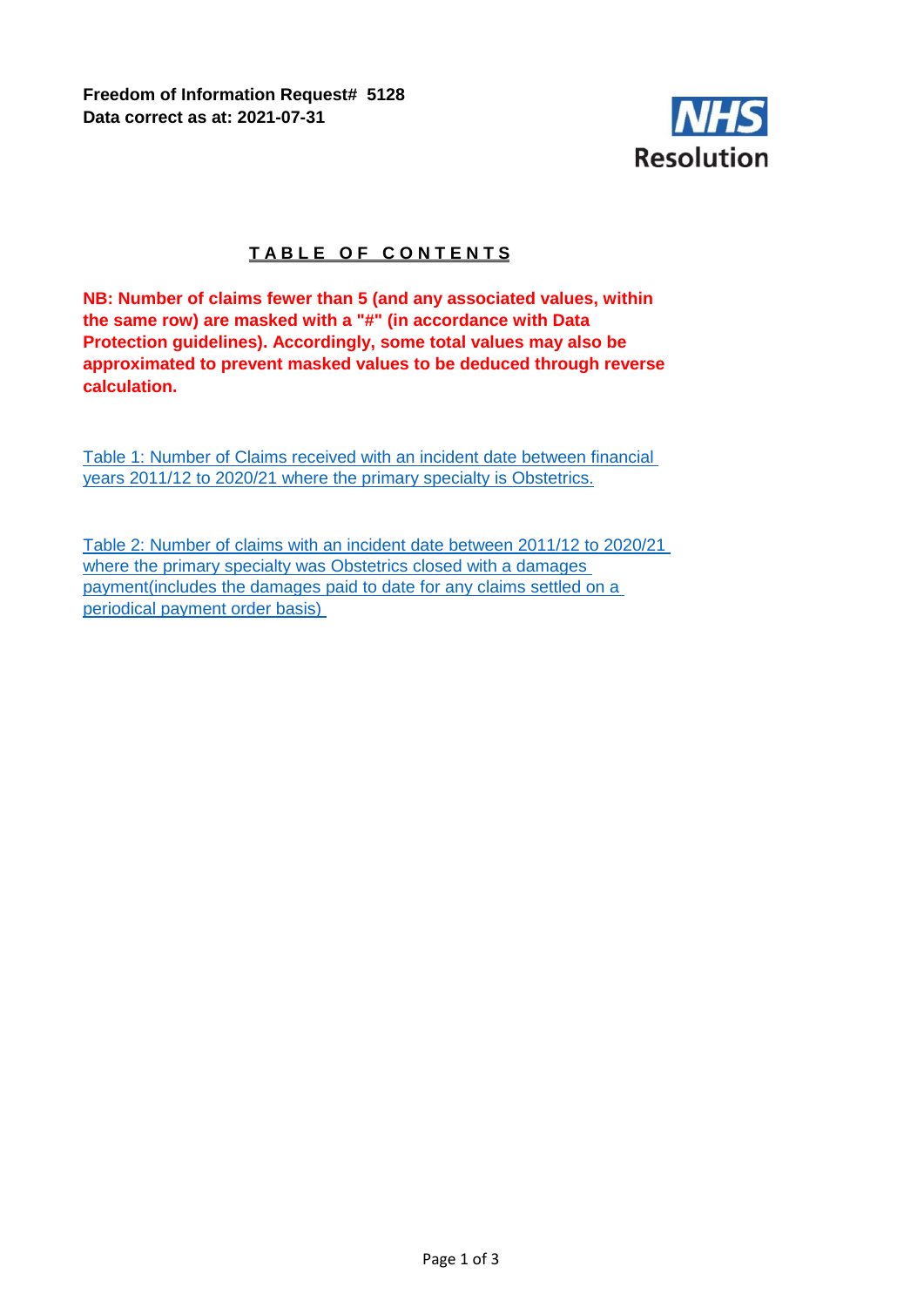| <b>Notifications</b> | (All)       |
|----------------------|-------------|
| <b>Scheme</b>        | <b>CNST</b> |

| <b>Incident year</b>                                            | <b>No. of Claims</b> |
|-----------------------------------------------------------------|----------------------|
| 2011/12                                                         |                      |
| <b>Chesterfield Royal Hospital NHS Foundation Trust</b>         | 5                    |
| Doncaster and Bassetlaw Teaching Hospitals NHS Foundation Trust | 8                    |
| Kettering General Hospital NHS Foundation Trust                 | 8                    |
| Northampton General Hospital NHS Trust                          | 7                    |
| Sherwood Forest Hospitals NHS Foundation Trust                  | 6                    |
| 2012/13                                                         |                      |
| <b>Chesterfield Royal Hospital NHS Foundation Trust</b>         | 6                    |
| Doncaster and Bassetlaw Teaching Hospitals NHS Foundation Trust | 6                    |
| Kettering General Hospital NHS Foundation Trust                 | #                    |
| Northampton General Hospital NHS Trust                          | $\overline{7}$       |
| Sherwood Forest Hospitals NHS Foundation Trust                  | $\overline{7}$       |
| 2013/14                                                         |                      |
| <b>Chesterfield Royal Hospital NHS Foundation Trust</b>         | #                    |
| Doncaster and Bassetlaw Teaching Hospitals NHS Foundation Trust | $\overline{7}$       |
| Kettering General Hospital NHS Foundation Trust                 | #                    |
| Northampton General Hospital NHS Trust                          | 6                    |
| Sherwood Forest Hospitals NHS Foundation Trust                  | 8                    |
| 2014/15                                                         |                      |
| Doncaster and Bassetlaw Teaching Hospitals NHS Foundation Trust | 11                   |
| Kettering General Hospital NHS Foundation Trust                 | 6                    |
| Northampton General Hospital NHS Trust                          | 5                    |
| Sherwood Forest Hospitals NHS Foundation Trust                  | #                    |
| 2015/16                                                         |                      |
| <b>Chesterfield Royal Hospital NHS Foundation Trust</b>         | 6                    |
| Doncaster and Bassetlaw Teaching Hospitals NHS Foundation Trust | 8                    |
| Kettering General Hospital NHS Foundation Trust                 | #                    |
| Northampton General Hospital NHS Trust                          | 7                    |
| Sherwood Forest Hospitals NHS Foundation Trust                  | 5                    |
| 2016/17                                                         |                      |
| Chesterfield Royal Hospital NHS Foundation Trust                | 8                    |
| Doncaster and Bassetlaw Teaching Hospitals NHS Foundation Trust | 6                    |
| Kettering General Hospital NHS Foundation Trust                 | 5                    |
| Northampton General Hospital NHS Trust                          | #                    |
| Sherwood Forest Hospitals NHS Foundation Trust                  | $\overline{7}$       |
| 2017/18                                                         |                      |
| <b>Chesterfield Royal Hospital NHS Foundation Trust</b>         | #                    |
| Doncaster and Bassetlaw Teaching Hospitals NHS Foundation Trust | #                    |
| Kettering General Hospital NHS Foundation Trust                 | #                    |
| Northampton General Hospital NHS Trust                          | 6                    |
| Sherwood Forest Hospitals NHS Foundation Trust                  | #                    |
| 2018/19                                                         |                      |
| <b>Chesterfield Royal Hospital NHS Foundation Trust</b>         | #                    |
| Doncaster and Bassetlaw Teaching Hospitals NHS Foundation Trust | #                    |
| Kettering General Hospital NHS Foundation Trust                 | #                    |
| Northampton General Hospital NHS Trust                          | #                    |
| 2019/20                                                         |                      |
| <b>Chesterfield Royal Hospital NHS Foundation Trust</b>         | 9                    |
| Kettering General Hospital NHS Foundation Trust                 | #                    |
| Northampton General Hospital NHS Trust                          | #                    |
| Sherwood Forest Hospitals NHS Foundation Trust                  | #                    |
| 2020/21                                                         |                      |
| Doncaster and Bassetlaw Teaching Hospitals NHS Foundation Trust | #                    |
| Northampton General Hospital NHS Trust                          | #                    |
| Sherwood Forest Hospitals NHS Foundation Trust                  | #                    |
| <b>Grand Total</b>                                              | 225                  |



**Table 1: Number of Claims received with an incident date between financial years 2011/12 to 2020/21 where the primary specialty is Obstetrics.**